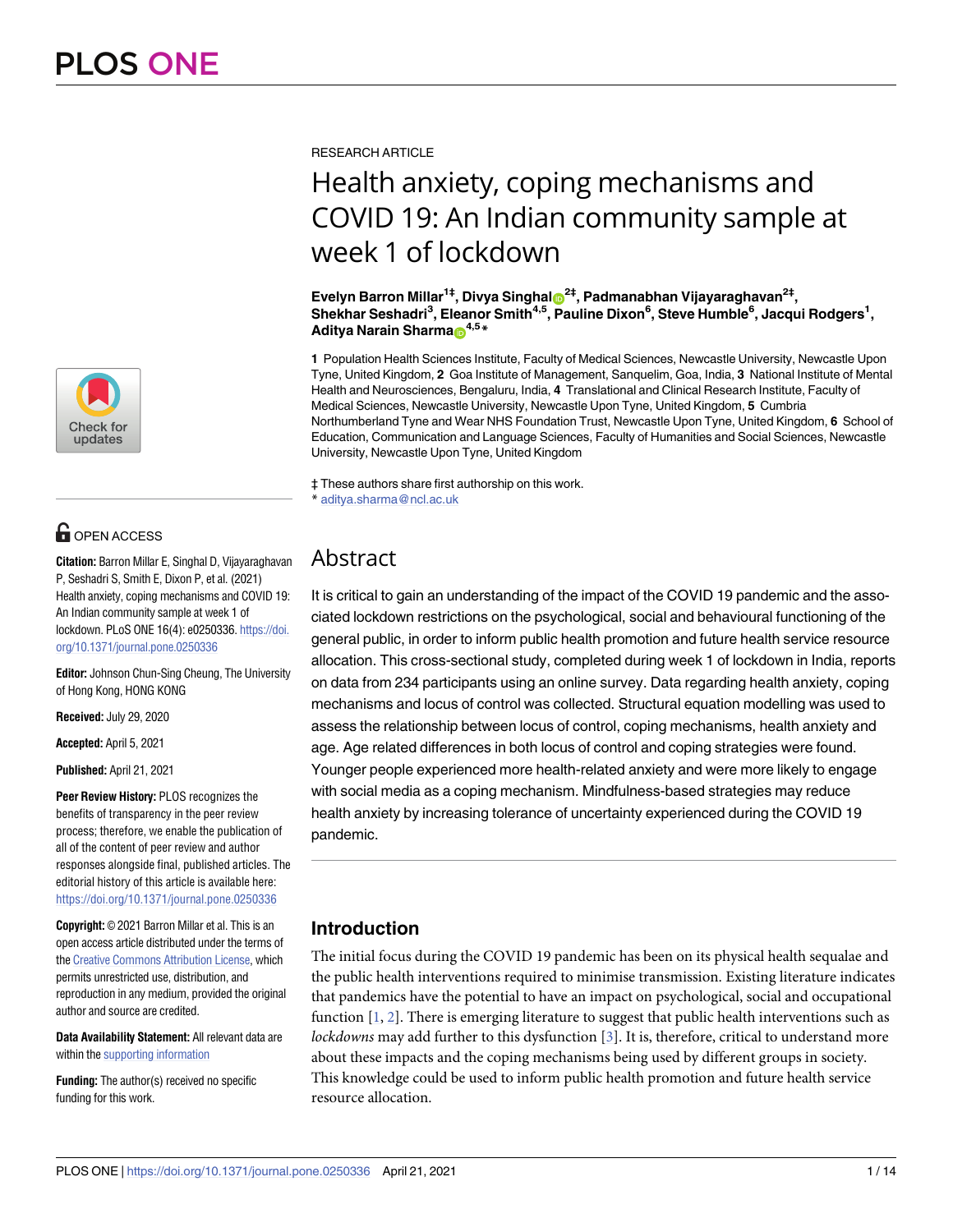<span id="page-1-0"></span>**Competing interests:** The authors have declared that no competing interests exist.

Previous research following the SARS and Ebola outbreaks in 2003 and 2014 respectively found widespread fear induced emotional reactions that impeded infection control  $[4, 5]$  $[4, 5]$  $[4, 5]$  $[4, 5]$ . In a recent systematic review [[6](#page-11-0)] high rates of mental health symptoms were reported in studies assessing the general population in China, Spain, Italy, Iran, USA, Turkey, Nepal, and Denmark during the first 6 months of the COVID-19 pandemic. These mental health symptoms included anxiety (6.33% to 50.9%), depression (14.6% to 48.3%), post- traumatic stress disorder (7% to 53.8%), non-specific psychological distress (34.43% to 38%), and stress (8.1% to 81.9%). Recent studies have also reported that increased exposure to social media and/or news information concerning the pandemic was positively associated with increased symptoms of anxiety [[7–9](#page-11-0)]. These data are in keeping with earlier reports of increased stress and vulnerability at the population level in response to previous outbreaks, particularly in those who are less resilient [[10–15\]](#page-11-0).

Locus of control, defined as an individual's belief or perception about the source of consequences in life [[16](#page-11-0)], may influence levels of response during times of crisis. Individuals with an internal locus of control may perceive that consequences result from personal actions, whilst individuals with an external locus of control may perceive consequences as caused by external events largely out of their control and influence [[17](#page-11-0)]. Those with an internal locus of control tend to exhibit higher resilience during times of uncertainty [[18](#page-11-0), [19](#page-11-0)]. Literature suggests that the internal locus of control may increase until middle age, decreasing thereafter [\[20,](#page-11-0) [21\]](#page-11-0).

Elevated health related anxiety is understandable during a pandemic. As stated in the literature around health anxiety [\[22–](#page-11-0)[24](#page-12-0)] the stress due to COVID 19 is situated in the feelings of contracting or having the disease. The triggering of high levels of anxiety and the ensuing coping mechanisms during an event such as the current global pandemic, is aligned with the transactional model of stress and coping as set out by Lazarus and Folkman [\[25\]](#page-12-0). This model indicates that behavioural and cognitive coping responses are used by individuals in order to control internal and external stressors. For some individuals these anxiety symptoms may be inherently frightening and/ or misperceived as signs of physical illness, thus increasing overall anxiety levels. When faced with threat social resources can play an important role in an individual's coping mechanism and ultimately their ability to function [\[25,](#page-12-0) [26\]](#page-12-0). Of course, the pandemic is an inherently uncertain situation and research indicates that difficulties coping with uncertainty [known as intolerance of uncertainty - [27](#page-12-0)] are an important transdiagnostic mechanism in a range of anxiety disorders, including health anxiety [[28](#page-12-0)]. Writing about the 2009 H1N1 pandemic Taha and colleagues report that greater intolerance of uncertainty was related to lower appraisals of self- and other control, which in turn was associated with low rates of problem-focused coping and greater reports of pandemic related anxiety [[10](#page-11-0)]. Furthermore, they report that people with high levels of intolerance of uncertainty were more likely to perceive the pandemic as threatening and were more likely to use emotion-focused coping strategies, and both of which predicted elevated levels of anxiety. Similarly, in a recent study by Rettie and Daniels, conducted in the context of the COVID 19 pandemic, it was demonstrated using mediation modelling that maladaptive coping responses partially mediated the relationship between intolerance of uncertainty and both anxiety and depression scores [\[29\]](#page-12-0).

In an effort to reduce the anxiety and gain certainty about health status, individuals will often engage in safety-seeking behaviours, including searching for health related information on the internet [[30](#page-12-0)]. Whilst of course the use of safety behaviours in the presence of actual threat, such as a pandemic, is essential to maintain survival, excessive and inflexible use of such behaviours has been observed to maintain anxiety disorder symptoms [[31](#page-12-0)]. Safety behaviours associated with health anxiety include seeking reassurance from external sources, including doctors, social media and internet searches [\[30\]](#page-12-0). These behaviours may be employed by an individual to reduce the perception of threat which in turn may create a short-term reduction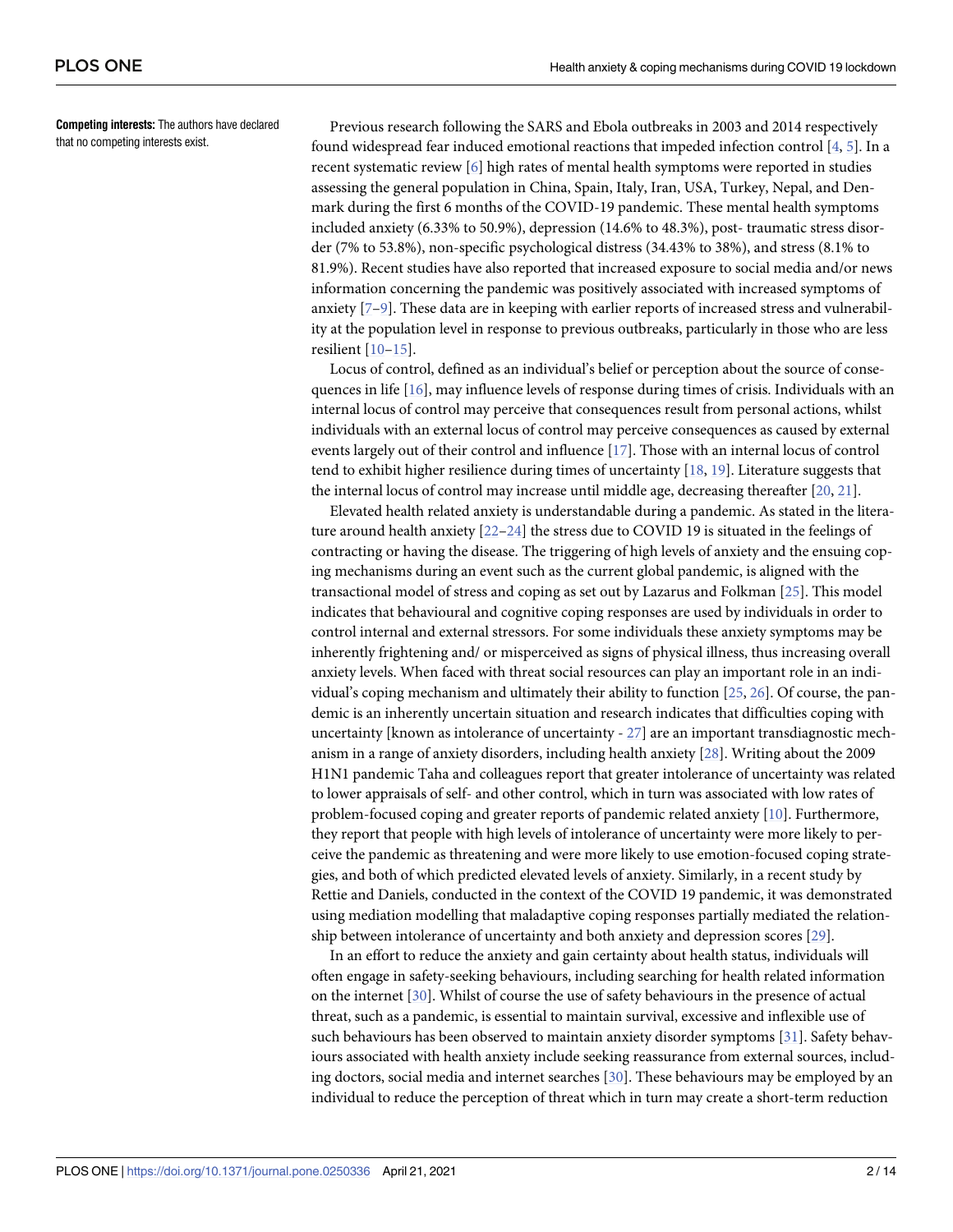<span id="page-2-0"></span>in health anxiety [[32](#page-12-0)].However such safety behaviours are negatively reinforcing and maintain anxiety symptoms in the long-term [[33](#page-12-0)] and maintain and exacerbate beliefs that healthrelated uncertainty cannot be tolerated [[34](#page-12-0)], creating a self-perpetuating cycle of health anxiety symptoms [\[35](#page-12-0)].

Traditionally, responses to public health crises focus on containment, vaccine development, distribution of drugs and economic revival, with psychological and social needs receiving less priority, both in terms of a delay in ascertaining the burden and allocating necessary resources [\[36\]](#page-12-0). This is even more relevant in a developing country such as India as seen during the Bhopal gas tragedy. In December 1984, following a leakage of a highly hazardous chemical, the local population reported symptoms of suffocation, intense irritation, and vomiting. Murthy highlights the significance of this disaster thus [\[37\]](#page-12-0):

"The Bhopal disaster is of importance in the relevant literature for a number of reasons. First, it is one of the largest man-made disasters in a developing country. Second, the disaster effects were a combination of both the chemical substances inhaled and the psychological effects. Third, no formal mental health infrastructure was available to provide post-disaster mental health care, and this led to the development of the innovative approaches to care. Fourth, this disaster has been the subject of intense study, both cross-sectionally and longitudinally, from physical and mental health viewpoints."

The tragedy highlights the importance of both identifying and then treating mental health sequalae of emergencies in developing countries. This is also, highlighted in the WHO Mental Health Gap Action Programme (mhGAP) which aims to scale up services in low- and middleincome countries as there is a lack of access to appropriate treatments [[38](#page-12-0)]. Knowledge of the psychological, behavioural and social responses is vital not only to understand this aspect of the burden posed by COVID 19 but also to inform effective public health interventions and future mental health service provision.

This study aims to explore the psychological impact of COVID 19 on health anxiety and the coping strategies used by the adult population in India during the first week of lockdown as a result of COVID 19 pandemic. Our overall conceptual model is taken from the core ideas of the transactional model of stress and coping as set out by Lazarus and Folkman [\[25\]](#page-12-0). Our conceptual model sets out the empirical relationships among the antecedent, mediating and outcome variables that make up the health anxiety process (Table 1).

Hypothesis: Age impacts the mediating relationship of COVID 19 health anxiety between locus of control and coping mechanisms.

| Causal antecedent $\rightarrow$ | Mediating process $\rightarrow$ | Outcome     |
|---------------------------------|---------------------------------|-------------|
| Locus of control                | Health anxiety                  | Coping      |
| <b>Internal</b>                 | Worry                           | Behavioural |
| Personal responsibility         | Risk                            |             |
| Social responsibility           | Vulnerability                   |             |
| Values and commitments          | Preoccupation                   | Mindful     |
|                                 | <b>Distress</b>                 |             |
| External                        | Somatic anxiety                 |             |
| Beliefs                         |                                 | Social      |
| Control                         |                                 |             |

#### **Table 1. Model of health anxiety process.**

Source: Adapted from Lazarus and Folkman (1987).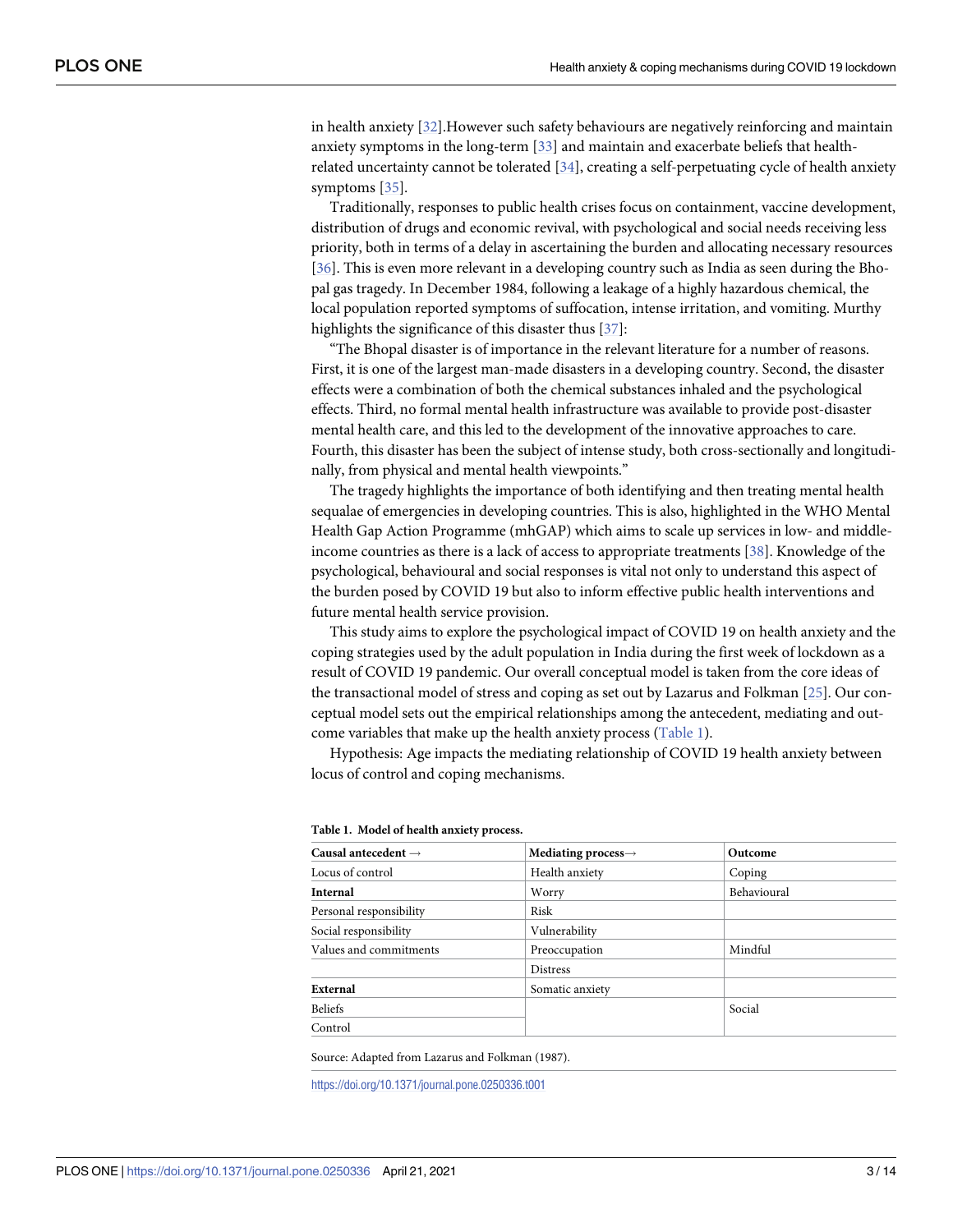## <span id="page-3-0"></span>**Materials and methods**

This cross-sectional study is based on data collected by researchers from Goa Institute of Management, India. The Centre for Excellence in Research at the Goa Institute of Management, India was consulted regarding the research protocol. As the survey was anonymous, institutional ethics approval was not required. The Qualtrics link was shared through social media (WhatsApp and Facebook), participants were advised of the purpose and nature of the study. No incentives were offered for participation. Particular reference was made to the importance of studying the impact of COVID 19 on their levels of health anxiety, well-being and coping mechanisms. Participants were informed that the survey would take approximately 10 minutes to complete. Participation in the study was voluntary and anonymous with no personal identifiable data captured. Participants were not permitted to skip any of the items; however, they had a choice to abandon their response at any point.

Data were collected in the English language during week 1 ( $24<sup>th</sup> March-30<sup>th</sup> March 2020$ ) of lockdown in India. The survey consisted of 23 items capturing four constructs: *Health Anxiety (*6 items), *Coping Mechanisms*, *Internal Locus of Control*, *and External Locus of Control* described in Table 2. All responses were made on a 5-point Likert type scale, ranging from 1 (strongly disagree) to 5 (strongly agree).

#### **Table 2. Measures.**

| Health anxiety scale (adapted from the Short Health Anxiety Inventory [39])             |
|-----------------------------------------------------------------------------------------|
| 1. I have started to feel worrisome about my own health.                                |
| 2. I have started to feel I am at risk for developing illness                           |
| 3. I wonder what body sensations/change mean to me                                      |
| 4. I am becoming aware of bodily sensations/changes                                     |
| 5. I have started to feel worrisome about my own loved one's health                     |
| 6. I frequently read/hear about illness and think I have it                             |
| Coping mechanisms (adapted from ways of coping check list (WCCL) [40])                  |
| 1. I am thinking of learning something new                                              |
| 2. I feel happy for having more time to be with my family                               |
| 3. I spend time reading                                                                 |
| 4. I am taking a good rest                                                              |
| 5. I'm practicing meditation to help me cope                                            |
| 6. I have started exercises and yoga at home                                            |
| 7. I am having an ability to resist thoughts of illness                                 |
| 8. My social media usage has gone up                                                    |
| 9. I'm using technology to connect with my loved ones                                   |
| 10. I read and enjoy humorous messages and share with others                            |
| Locus of control (adapted from the Rotter internal-external locus of control scale [16] |
| <b>Internal</b>                                                                         |
| 1. I feel it is my responsibility to follow government precautions                      |
| 2. I feel responsible for my health and my loved ones                                   |
| 3. I feel responsible for neighbours and society                                        |
| 4. I feel I am integral part of the preventive mechanism                                |
| External                                                                                |
| 5. Cure from Covid-19 is a matter of good luck                                          |
| 6. Getting this disease is a matter of bad luck                                         |
| 7. The prevention of Covid-19 is against anyone's control                               |
|                                                                                         |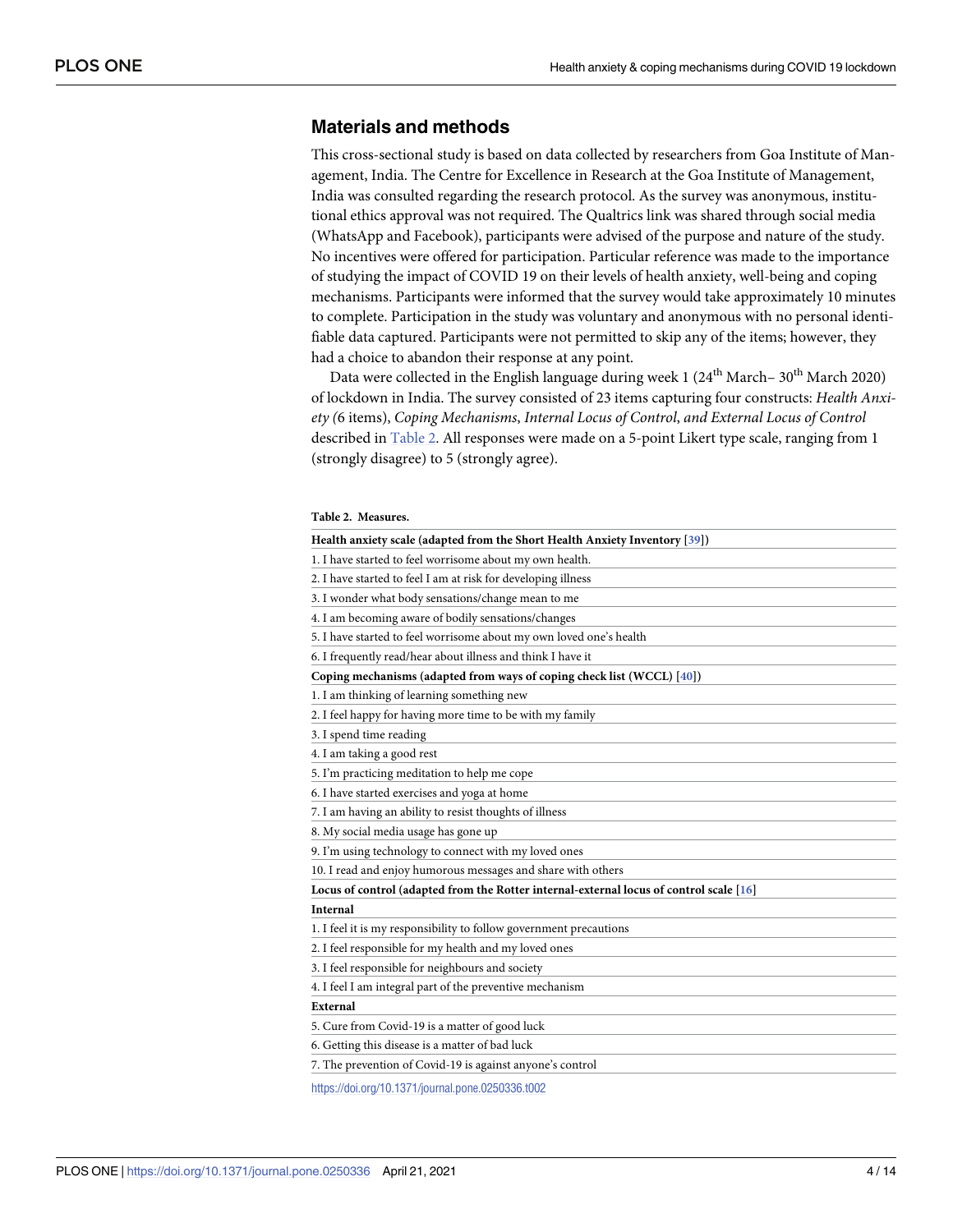<span id="page-4-0"></span>In order to ensure all measures were appropriate to the sociocultural setting in which the study was conducted, the following steps were followed: Health Anxiety scale, 4 behavioural experts from different institutes including Goa Institute of Management were asked to suggest appropriate items from the Short Health Anxiety Inventory (Abramowitz et al. 2007a) to capture health anxiety. Based on the responses, 5 items were re-phrased from the inventory and 1 item (I have started to feel worrisome about my own loved one's health) was added as a new item. For the Coping Mechanisms and Locus of Control items the same experts were asked to select the items in a similar way. Repetitive items were excluded and some of the items were re-phrased for easy reading.

A hybrid model with both structural and measurement components was analysed to assess the relationship between locus of control, coping mechanisms and health anxiety. This structural analysis was subsequently explored with three path models to illustrate how factors change with age [\[41–43](#page-12-0)].

Structural Equation Modelling (SEM) was carried out in Stata to establish the construct validity of the survey (Fig 1). A range of fit and comparison-based indices, including chisquare, were used to determine which model provided the best fit for the data [[44–46\]](#page-12-0) The fit indices included Root Mean Square Error of Approximation (RMSEA), Standardised Root Mean Square Residual (S-RMR), Coefficient of Determination (CD), Tucker-Lewis Index (TLI) and Comparative Fit Index (CFI). Hu and Bentler [\[47\]](#page-12-0) suggest various cut offs for these fit indices. To minimize Type I and Type II errors a combination with S-RMR or the RMSEA were used. In general, good models should have an S-RMR *<*0.08 or the RMSEA *<*0.06 with the fit index values *>* 0.9.

## **Results**

There were 234 participants (Male:Female = 148 (63%): 86 (37%)) with 101; (43%) aged 18–31 years, 75 (32%) aged 32–45 years and 58 (25%) aged 46 years and above. The majority of the respondents (141, 60%) were from non-metro cities (a metro being defined as a city having a population of 1 million or more). One hundred and ten participants (47%) were employed; 30 (13%) had their own business, 55 (23%) were students and the remaining 39 (17%) were



**Fig 1. Hybrid model with structural and measurement components.**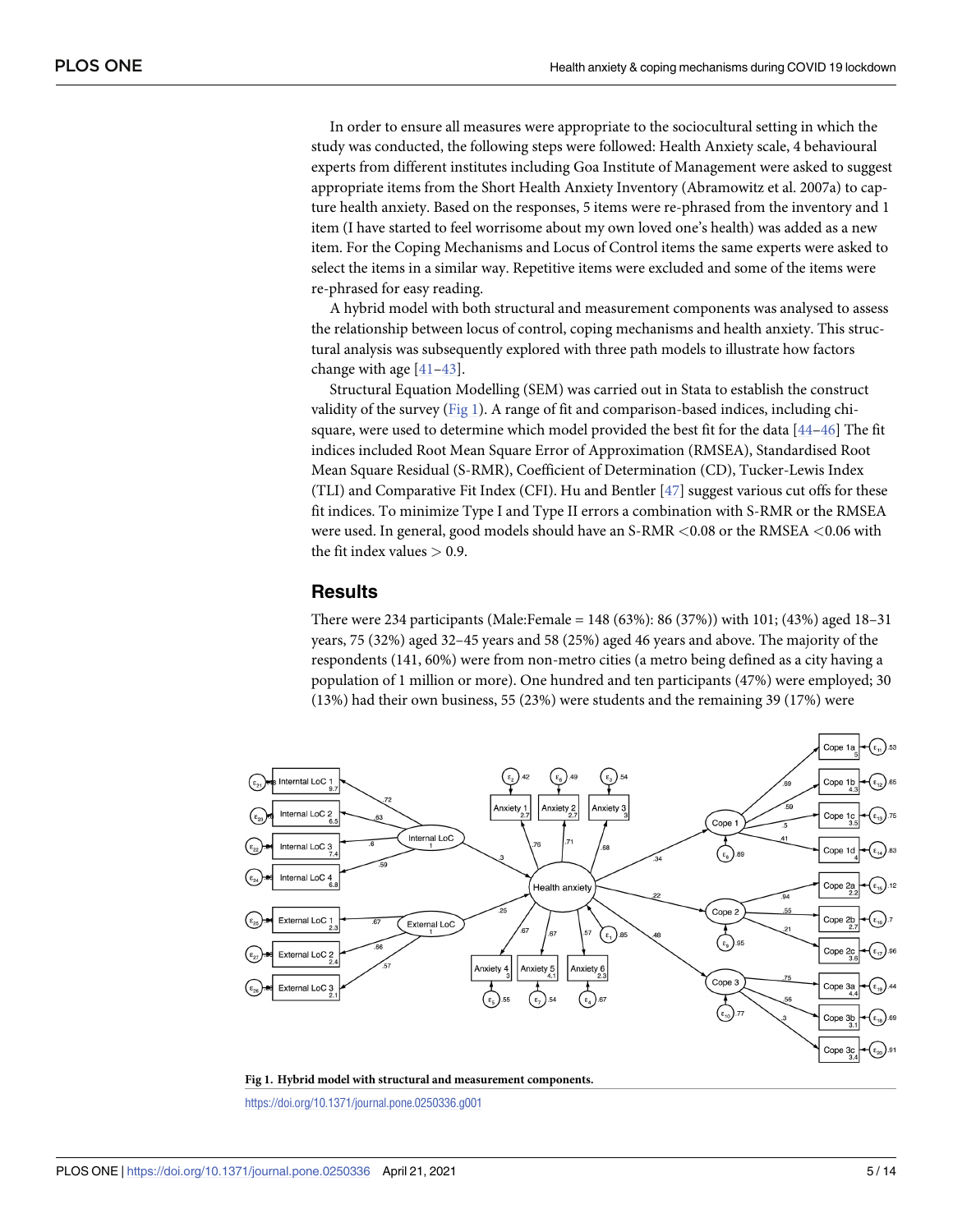<span id="page-5-0"></span>retired or homemakers. Two hundred and nine participants (89%) were living with their families during the lockdown period.

The internal consistency of the measures were:

- Health Anxiety Scale  $\alpha$  = 0.838
- Coping mechanisms  $\alpha$  = 0.651.
- Internal locus of control  $\alpha = 0.717$ .
- External locus of control  $\alpha = 0.673$ .

Exploratory factor analyses were undertaken on the 10 coping items in order to test for the smallest number of interpretable latent factors. An initial estimation yielded 3 factors with eigenvalues exceeding unity, accounting for 52.6% of the total variance. The internal consistency and the items within each factor are listed below:

Cope 1: Behavioural coping ( $\alpha$  = 0.623)

- I am thinking of learning something new
- I feel happy for having more time to be with my family
- I spend time reading
- I am taking a good rest

Cope 2: Mindful Coping ( $\alpha$  = 0.522)

- I'm practicing mediation to help me cope
- I have started exercises and yoga at home
- I am having an ability to resist thoughts of illness

Cope 3: Coping through social media ( $\alpha$  = 0.511)

- My social medium usage has gone up
- I'm using technology to connect with my loved ones
- I read and enjoy humorous messages and share with others

As the Cronbach alpha internal consistency measures are poor to questionable further analysis was performed to determine the reliability [[48](#page-13-0)]. [Fig](#page-4-0) 1 details the hybrid model which included both structural and measurement components to assess the relationship between locus of control, coping mechanisms and health anxiety.

Information RMSEA, S\_RMR, CD, TLI and CFI of the individual measures are provided in Table 3 (Model I), demonstrating that the predicted model is an acceptable fit [\[49,](#page-13-0) [50\]](#page-13-0).

It was considered whether any revisions to this model should be made given the acceptable fit indices. Modification indices recommended the inclusion of some disturbance covariance terms between item variables. This resulted in a better data to model fit (Model II) and confirmed our confidence in the structure.

#### **Table 3. Fit Indices of the whole model.**

|          | $\checkmark$<br>x. | df  | <b>RMSEA</b> | <b>S-RMR</b> | CD    | <b>TLI</b> | CFI   |
|----------|--------------------|-----|--------------|--------------|-------|------------|-------|
| Model I  | 429.934            | 225 | 0.063        | 0.08         | 0.920 | 0.812      | 0.833 |
| Model II | 194.749            | 194 | 0.004        | 0.055        | 0.926 | 0.999      | 0.999 |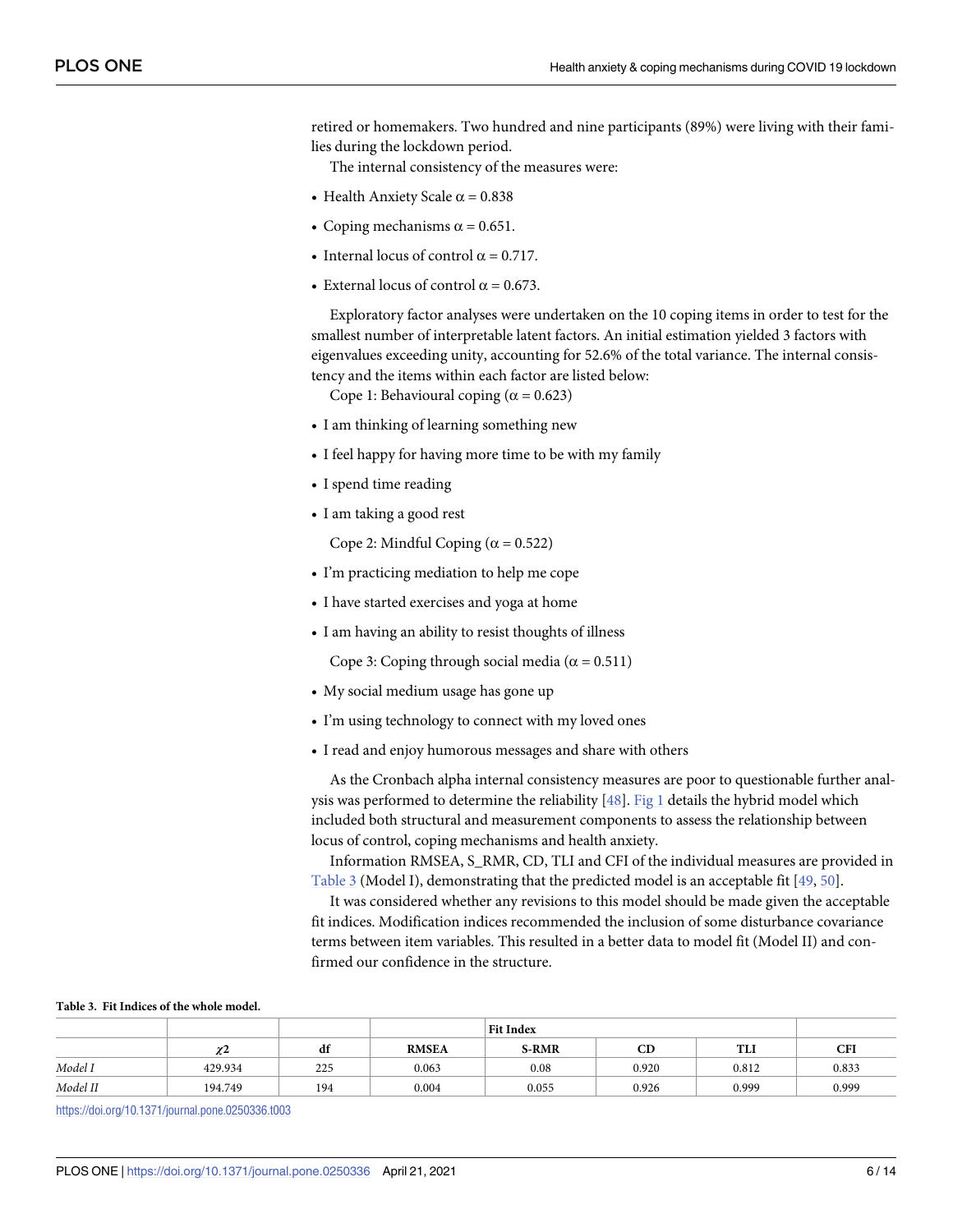|                    |                       | Endogenous variable       |                       |                             |  |  |  |  |  |  |
|--------------------|-----------------------|---------------------------|-----------------------|-----------------------------|--|--|--|--|--|--|
| Exogenous variable |                       |                           |                       |                             |  |  |  |  |  |  |
|                    | <b>Health Anxiety</b> | <b>Behavioural Coping</b> | <b>Mindful Coping</b> | Coping through Social Media |  |  |  |  |  |  |
| Internal LoC       |                       |                           |                       |                             |  |  |  |  |  |  |
| Direct effect      | $0.304***$            |                           |                       |                             |  |  |  |  |  |  |
| Indirect effect    |                       | $0.102*$                  | $0.067*$              | $0.146**$                   |  |  |  |  |  |  |
| External LoC       |                       |                           |                       |                             |  |  |  |  |  |  |
| Direct effect      | $0.247***$            |                           |                       |                             |  |  |  |  |  |  |
| Indirect effect    |                       | $0.083*$                  | $0.054*$              | $0.119*$                    |  |  |  |  |  |  |
| Health Anxiety     |                       |                           |                       |                             |  |  |  |  |  |  |
| Direct effect      |                       | $0.336***$                | $0.220**$             | $0.480***$                  |  |  |  |  |  |  |

#### **Table 4. Regression standardised structural coefficients.**

p���*<*0.001

p��*<*0.01

p�*<*0.05. Measurement path coefficients all sig p*<*0.05.

<https://doi.org/10.1371/journal.pone.0250336.t004>

Reliability is also illustrated by the items which loaded well on to each of the factors, health anxiety (0.76 to 0.56), Cope 1: Behavioural Coping (0.69 to 0.41), Cope 2: Mindful coping (0.94 to 0.21), Cope 3: coping through social media (0.75 to 0.30), internal locus of control (0.72 to 0.59) and external locus of control (0.67 to 0.57). Loadings greater than or equal to 0.3 are said to be salient, relating meaningfully to a primary or secondary factor (Brown, 2006). The multiple regressions for the standardized structural model estimates of the direct effects are summarized in the table below  $(Table 4)$ . There are significant indirect effects mediated by health anxiety from internal and external locus of control to all of the coping strategies as illustrated in the table above. This indicates that a person's internal and external locus of control have an effect on how they cope.

In order to examine the associations between the 6 latent variables, bivariate correlations were conducted (Table 5). Internal and external locus of control were negatively correlated. All of the coping strategies were positively correlated with each other. Two coping strategies, Cope 1: Behavioural Coping and Cope 3: Coping through Social Media were positively correlated with internal locus of control. Cope 2: Mindful Coping was positively correlated with external locus of control.

#### **Table 5. Bivariate correlations between the latent variables.**

|                                        |           |           |           | Internal Loc   External Loc   Anxiety   Cope 1: Behavioural<br>Coping | Cope 2: Mindful<br>Coping | Cope 3: Coping through Social<br>Media |
|----------------------------------------|-----------|-----------|-----------|-----------------------------------------------------------------------|---------------------------|----------------------------------------|
| Internal LoC                           |           |           |           |                                                                       |                           |                                        |
| External Loc                           | $-0.148*$ |           |           |                                                                       |                           |                                        |
| Anxiety                                | $0.192**$ | $0.135*$  |           |                                                                       |                           |                                        |
| Cope 1: Behavioural Coping             | $0.319**$ | $-0.131*$ | $0.214**$ |                                                                       |                           |                                        |
| Cope 2: Mindful Coping                 | 0.042     | $0.194**$ | $0.157*$  | $0.226***$                                                            |                           |                                        |
| Cope 3: Coping through Social<br>Media | $0.230**$ | $-0.015$  | $0.284**$ | $0.248**$                                                             | $0.173**$                 |                                        |
| SD.                                    | 1.161     | 1.213     | 1.087     | 1.219                                                                 | 1.174                     | 1.200                                  |

All factor scores have a mean of zero.

p��*<*0.01

p�*<*0.05.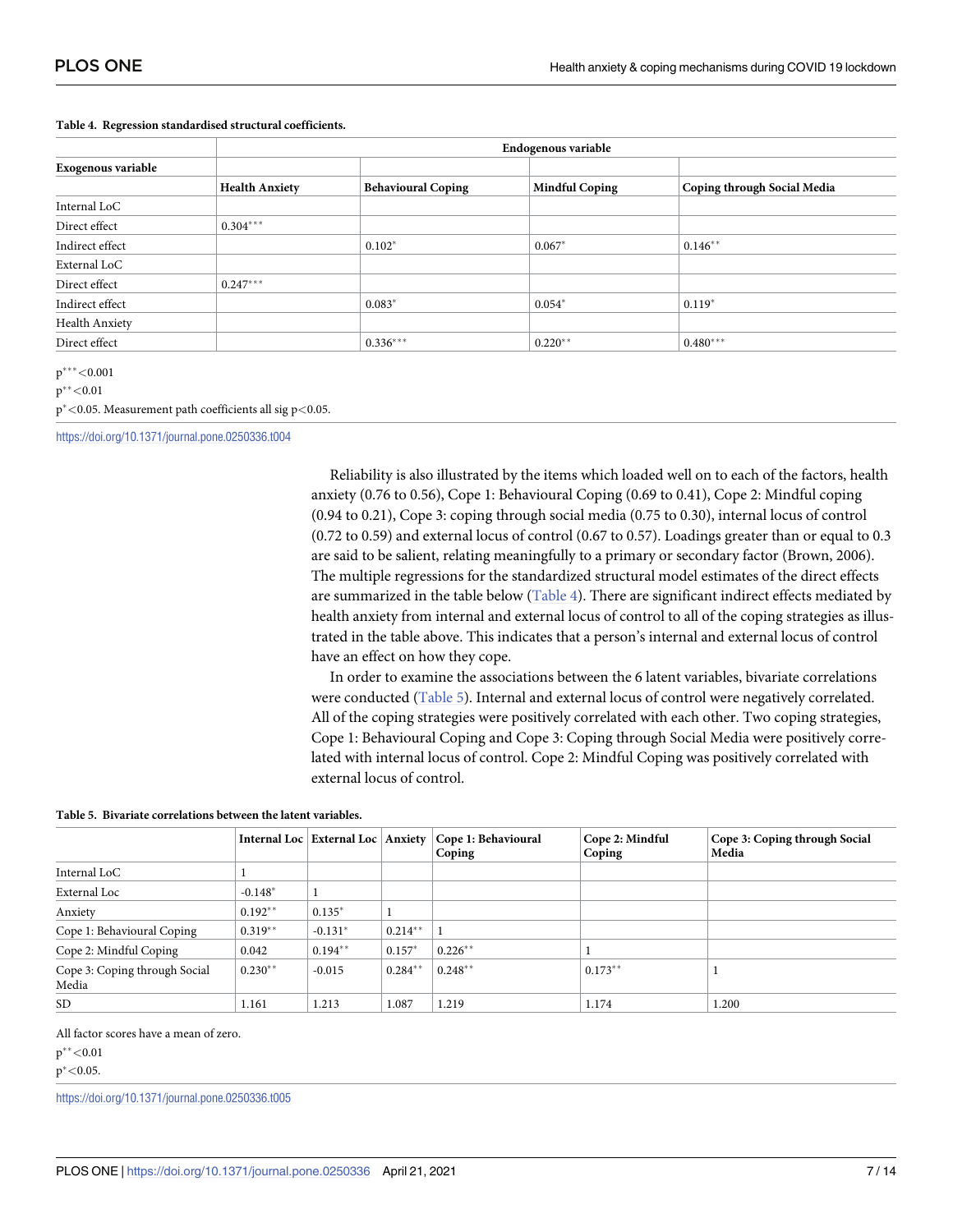<span id="page-7-0"></span>

<https://doi.org/10.1371/journal.pone.0250336.g002>

Regarding sample size a desirable goal for an excellent model is to have a ratio of 20:1 for the number of respondents to the number of parameters in the model. A good model should have a ratio of 10:1 and if the ratio is less than 5:1 the model is said to be poor (Humble, 2020; Kline, 1998). With 6 parameters in the model (internal LOC, external LOC, Anxiety, Cope 1, Cope 2, Cope 3) then the ratios would be excellent for 120 respondents and good for 60 respondents. The categories in this model have the following number of respondents illustrating a good sample size for each of the models:

- 18 to 31 years -101 respondents
- 32 to 45 years– 75 respondents
- over 46 years– 58 respondents

Using these three age categories, 3 standardized coefficient structural path models using the latent factor scores from the proceeding analysis were constructed (Figs 2[–4\)](#page-8-0). The model used measured scores for each construct formed by the refined Bartlett method [[46](#page-12-0), [51](#page-13-0), [52](#page-13-0)]. A test for measurement invariance was undertaken on age subgroups comparing the unconstrained model with all parameters free across groups, to one with coefficients invariant. The chi-square and fit indices difference ( $\Delta \chi^2(14) = 10.942$ , p = 0.691;  $\Delta$ RMSEA = 0.036;  $\Delta$ CFI = 0.027) demonstrates the models measurement invariance [\[53,](#page-13-0) [54](#page-13-0)]. The equality of the model was also assessed through metric invariance tests. These tests of the structural model gave non-significant results across all structural path parameters indicating that the constructs within this model hold across groups [[55](#page-13-0), [56](#page-13-0)].

Results indicated participants aged 32 and 45 years old had a balanced locus of control with equal weighting given to both internal and external locus of control  $(\beta = 0.2, CI = 0.03$  to 0.42

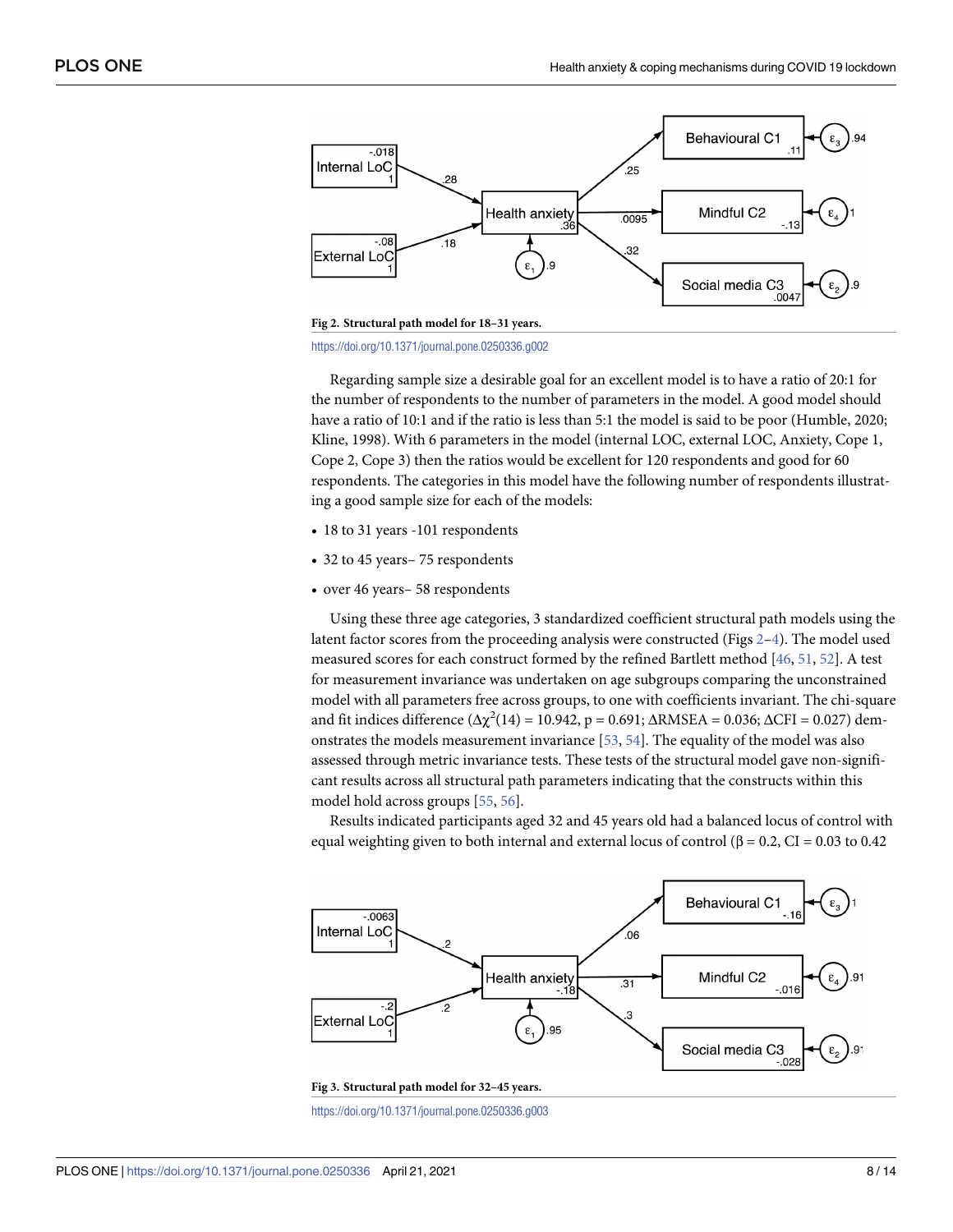<span id="page-8-0"></span>

**[Fig](#page-7-0) 4. Structured path model for 46 years and older.**

and  $β = 0.2$ ,  $CI = -.02$  to 0.43,  $p < 0.05$ ). This was not replicated in the other age groups. The model for the 18–31-year-old group showed a model weighted towards an internal locus of control ( $β = 0.28$ , CI = 0.10 to 0.45,  $p < 0.01$ ) and the model for the 46 years and over group was weighted towards an external locus of control (β = 0.27, CI = 0.03 to 0.50, p*<*0.05).

For the coping strategies, the model for the 46 years and older group was weighted nearly equally between Cope1: Behavioural coping (β = 0.30, CI = 0.07 to 0.53, p*<*0.01) and Cope 2: Mindful Coping (β = 0.31, CI = 0.07 to 0.53, p*<*0.01) but not Cope 3: Coping through Social media' (β = 0.14, CI = -0.11 to 0.40, p*>*0.05). The model for the 18–31-year-old group was weighted towards Cope 3: Coping via Social media (β = 0.32, CI = 0.14 to 0.49 p*<*0.001) and to a slightly lesser degree Cope1: Behavioural Coping (β = 0.25, CI = 0.07 to 0.43, p*<*0.01) but not Cope 3: Mindful Coping (β = 0.0095, CI = -0.19 to 0.20, p*>*0.05). The model for the 32– 45-year-old group were nearly balanced for Cope 2: Mindful Coping ( $β = 0.31$ , CI = 0.10 to 0.51, p*<*0.01) and Cope 3: Coping through Social Media (β = 0.30, CI = 0.10 to 0.51, p*<*0.01) but not Cope 1: Behavioural Coping (β = 0.06, CI = -0.17 to 0.29, p*>*0.05).

The linear regression analysis shows that there were 3 significant variables related to health anxiety (Table 6). Results indicated that younger age was predictive of greater health anxiety associated with COVID 19 (β = -0.233, p*<*0.001). The coping mechanism Cope 3: Coping through Social media also significantly predicted health anxiety in response to COVID 19 ( $\beta$  =

| Coefficients <sup>a</sup> |                                            |                                    |            |                                  |          |      |  |
|---------------------------|--------------------------------------------|------------------------------------|------------|----------------------------------|----------|------|--|
| Model                     |                                            | <b>Unstandardized Coefficients</b> |            | <b>Standardized Coefficients</b> |          | Sig. |  |
|                           |                                            | B                                  | Std. Error | <b>Beta</b>                      |          |      |  |
|                           | (Constant)                                 | .354                               | .224       |                                  | 1.580    | .115 |  |
|                           | Age of the participants                    | $-.312$                            | .083       | $-.233$                          | $-3.752$ | .000 |  |
|                           | Gender (female $= 1$ )                     | .019                               | .135       | .009                             | .141     | .888 |  |
|                           | Participant lives with their family        | $-.154$                            | .211       | $-.044$                          | $-.730$  | .466 |  |
|                           | Participant from a metro or non-metro city | .105                               | .133       | .048                             | .788     | .431 |  |
|                           | Internal Locus of Control                  | .120                               | .061       | .129                             | 1.970    | .050 |  |
|                           | <b>External Locus of Control</b>           | .187                               | .056       | .210                             | 3.321    | .001 |  |
|                           | Cope 1: Behavioural Coping                 | .101                               | .060       | .114                             | 1.691    | .092 |  |
|                           | Cope 2: Mindful Coping                     | .083                               | .060       | .090                             | 1.379    | .169 |  |
|                           | Cope 3: Coping through Social Media        | .173                               | .057       | .192                             | 3.020    | .003 |  |

#### **Table 6. Linear regression.**

a. Dependent Variable: Exploratory health anxiety latent variable. P[F(9, 224) = 6.328)*<* 0.001], R2 = 0.203.

<https://doi.org/10.1371/journal.pone.0250336.g004>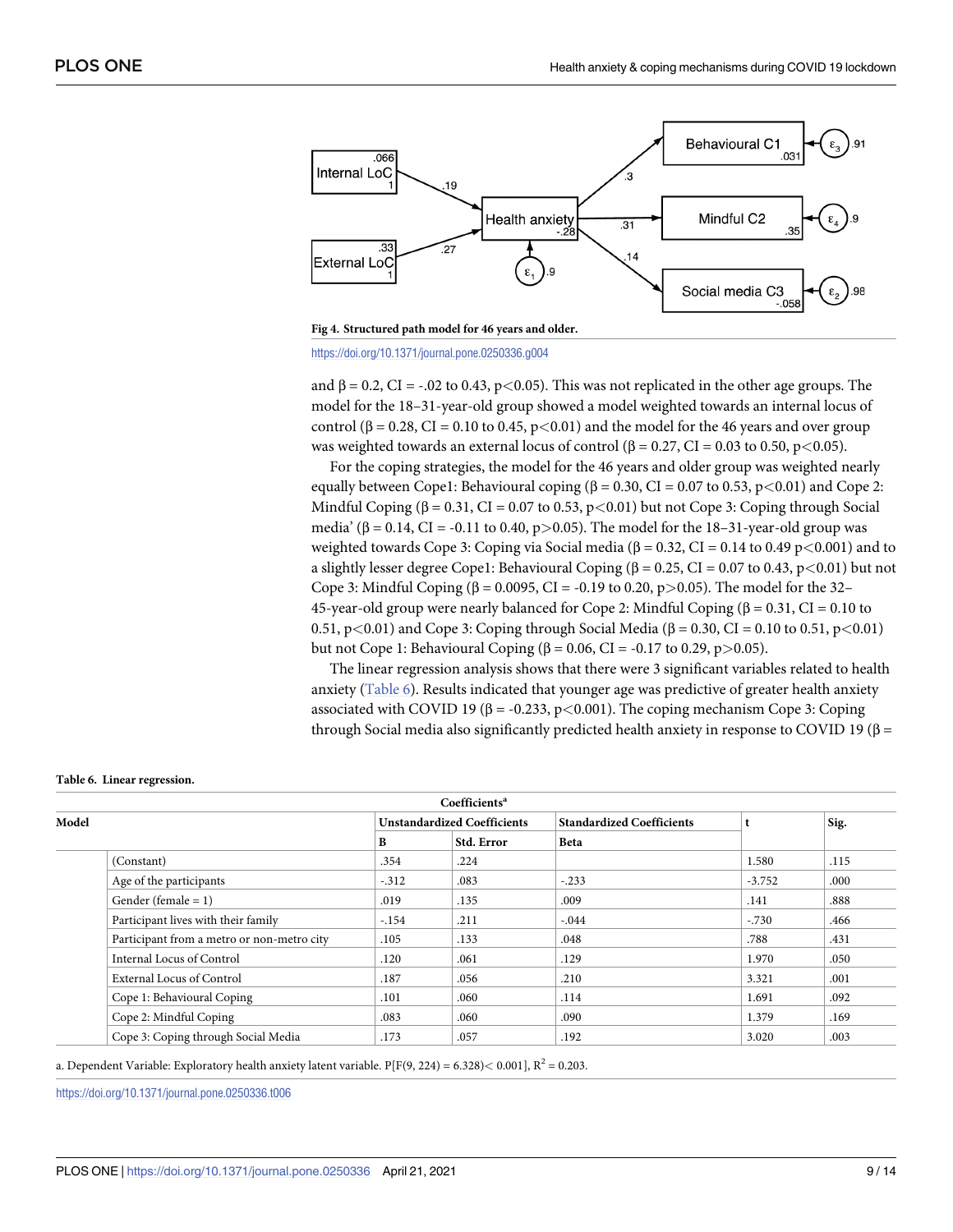<span id="page-9-0"></span>0.192, p*<*0.001). Finally, external locus of control also significantly predicted health anxiety (β = 0.210, p*<*0.01).

## **Discussion**

This study explored the impact of the COVID 19 pandemic on health anxiety, reported locus of control and the coping strategies used by adult population in India during the first week of lockdown. The novel findings included age related differences in both locus of control and coping strategies. Data regarding locus of control (internal vs external) as predictor of anxiety in the structured path model were in keeping with previous literature  $[20, 21]$  $[20, 21]$  $[20, 21]$  $[20, 21]$  $[20, 21]$  which suggests that internal locus of control may increase until middle age and decrease thereafter. In addition, health-related anxiety was highest in the 18–31 years group which has been previously reported [\[6,](#page-11-0) [57,](#page-13-0) [58\]](#page-13-0). It has been suggested when facing a problem, younger adults are more likely to react to it with active emotions such as anxiety or fear that motivate them to solve the problem than do older adults [\[59\]](#page-13-0).

Moving to patterns of coping strategies, the use of social media predominated in the 18–31 years group. The 32–45 years group used mindful activities and social media and the 46 years and older age group used behavioural and mindful coping strategies. The increased use of social media could be viewed as an avoidant coping mechanism [[40](#page-12-0)]. On the other hand, it could be that this coping strategy allows these individuals to seek out social and emotional support to alleviate anxiety [\[60,](#page-13-0) [61\]](#page-13-0) Although helpful in the short term, any gains would be limited as the feeling of relaxation would end once social media use is finished. The reliance on turning to social media as a reference point and a coping mechanism, places those using this strategy at greatest risk of anxiety by perpetuating a sense of uncertainty, confusion and helplessness. Social media by its very nature lacks clarity, is contradictory and perpetuates 'fake news' [[62](#page-13-0), [63](#page-13-0)]. The use of behavioural and mindful coping strategies may help alleviate anxiety, through a process akin to acceptance and active engagement, supporting previous research on the putative benefits of mindfulness [[64](#page-13-0)] and Acceptance and Commitment Therapy (ACT) [\[65\]](#page-13-0) for health anxiety. Indeed Kraemer and colleagues report higher levels of mindfulness may result in internal experiences to be perceived as less threatening, thereby increasing one's ability to tolerate uncertainty and decreasing the need to engage in safety behaviours, such as information seeking, seen in the youngest group, that may maintain health anxiety [[66](#page-13-0)].

## **Limitations**

The findings set out in this paper are preliminary, and further work is required to fully understand the differential impact of these different coping strategies on health and wellbeing and the role of uncertainty. In addition, the small sample size limits the generalisability of the findings. The participant recruitment using social media and the requirement to complete survey in English language are further limitations the study. *A number of scales were adapted for this study*. *Although the internal consistency for these measures is encouraging*, *cross cultural adaptation and validation is yet to be undertaken*.

## **Conclusions**

The data used for the analysis give a unique insight into levels of health anxiety and patterns of coping strategies in an adult Indian community sample to the COVID 19 pandemic. The findings also provided important insights into age related differences in response to the pandemic and some preliminary insight into the effectiveness of differential coping mechanisms to mitigate against the anxiety inevitably conferred by this global crisis. It has been shown that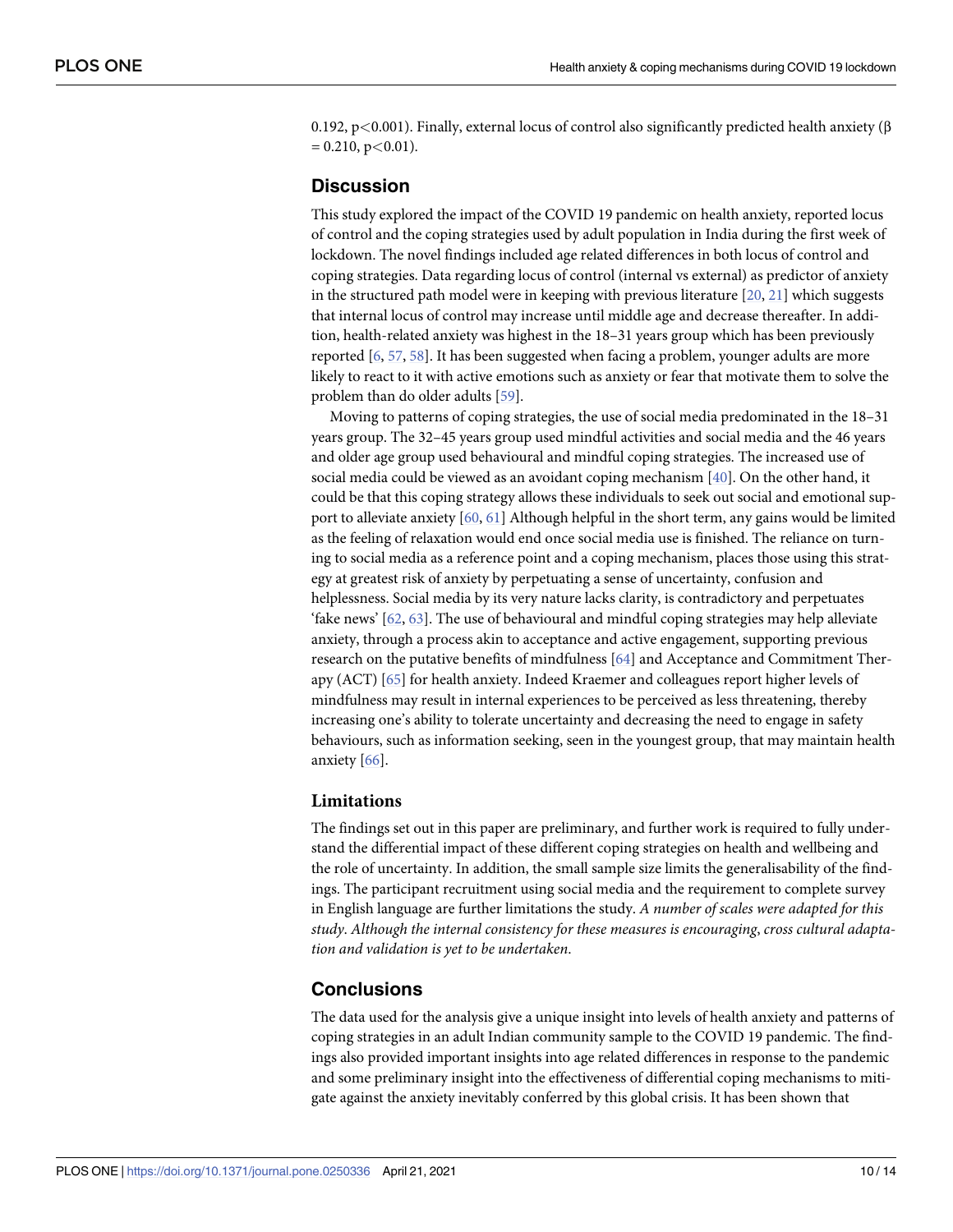<span id="page-10-0"></span>younger people were experiencing more health-related anxiety in response to COVID 19 and were more likely to engage in coping through social media than their older counterparts. Tentative support for previous work indicates that mindfulness-based strategies may reduce risk for anxiety potentially by increasing tolerance of the inevitable uncertainty currently experienced. The uniqueness of this global pandemic and the gathering of data in this India context around coping will provide an important point of reference that enhances understanding and knowledge relating to mental health strategies. With a limited number of studies around COVID 19 emanating from India with a focus on mental health makes this an internationally important study.

As Murthy says, 'though disasters are a challenge in every country, for the affected populations as well as the mental health professionals, they represent special challenges and opportunities in developing countries' [\[67\]](#page-13-0). The Bhopal disaster was the first disaster in India to be studied systematically for the mental health effects with three decades of mental health initiatives. The trauma of the survivors of the Bhopal gas disaster has continued. In the absence of systemic intervention, the impact on the mental health of the affected residents has been reported to have worsened involving both neurotoxicity and a range of mental disorders [[68](#page-13-0)]. An important lesson learnt is that there is a need for continuous dialog with the survivors, to both understand their perceptions and needs, as well as for wide use of "self-care" measures for mental health. The findings of this study echo the significance of this lesson.

## **Supporting information**

**S1 [Data](http://www.plosone.org/article/fetchSingleRepresentation.action?uri=info:doi/10.1371/journal.pone.0250336.s001).** (XLSX)

## **Acknowledgments**

The authors would like to acknowledge the North East England South Asia Mental health Alliance as a platform for this research consortia. They would also like to thank Mrs Kathryn Parker for administrative input.

## **Author Contributions**

**Conceptualization:** Divya Singhal, Padmanabhan Vijayaraghavan, Steve Humble, Aditya Narain Sharma.

**Formal analysis:** Pauline Dixon, Steve Humble.

**Investigation:** Aditya Narain Sharma.

**Supervision:** Aditya Narain Sharma.

**Writing – original draft:** Evelyn Barron Millar, Divya Singhal, Padmanabhan Vijayaraghavan.

**Writing – review & editing:** Divya Singhal, Padmanabhan Vijayaraghavan, Shekhar Seshadri, Eleanor Smith, Pauline Dixon, Steve Humble, Jacqui Rodgers, Aditya Narain Sharma.

## **References**

- **[1](#page-0-0).** Subramanian T, Gupte MD, Dorairaj VS, Periannan V, Mathai AK. Psycho-social impact and quality of life of people living with HIV/AIDS in South India. Aids Care. 2009; 21(4):473–81. [https://doi.org/10.](https://doi.org/10.1080/09540120802283469) [1080/09540120802283469](https://doi.org/10.1080/09540120802283469) PMID: [19283642](http://www.ncbi.nlm.nih.gov/pubmed/19283642)
- **[2](#page-0-0).** Rosen NO, Knäuper B, Sammut J. Do individual differences in intolerance of uncertainty affect health monitoring? Psychology and Health. 2007; 22(4):413–30.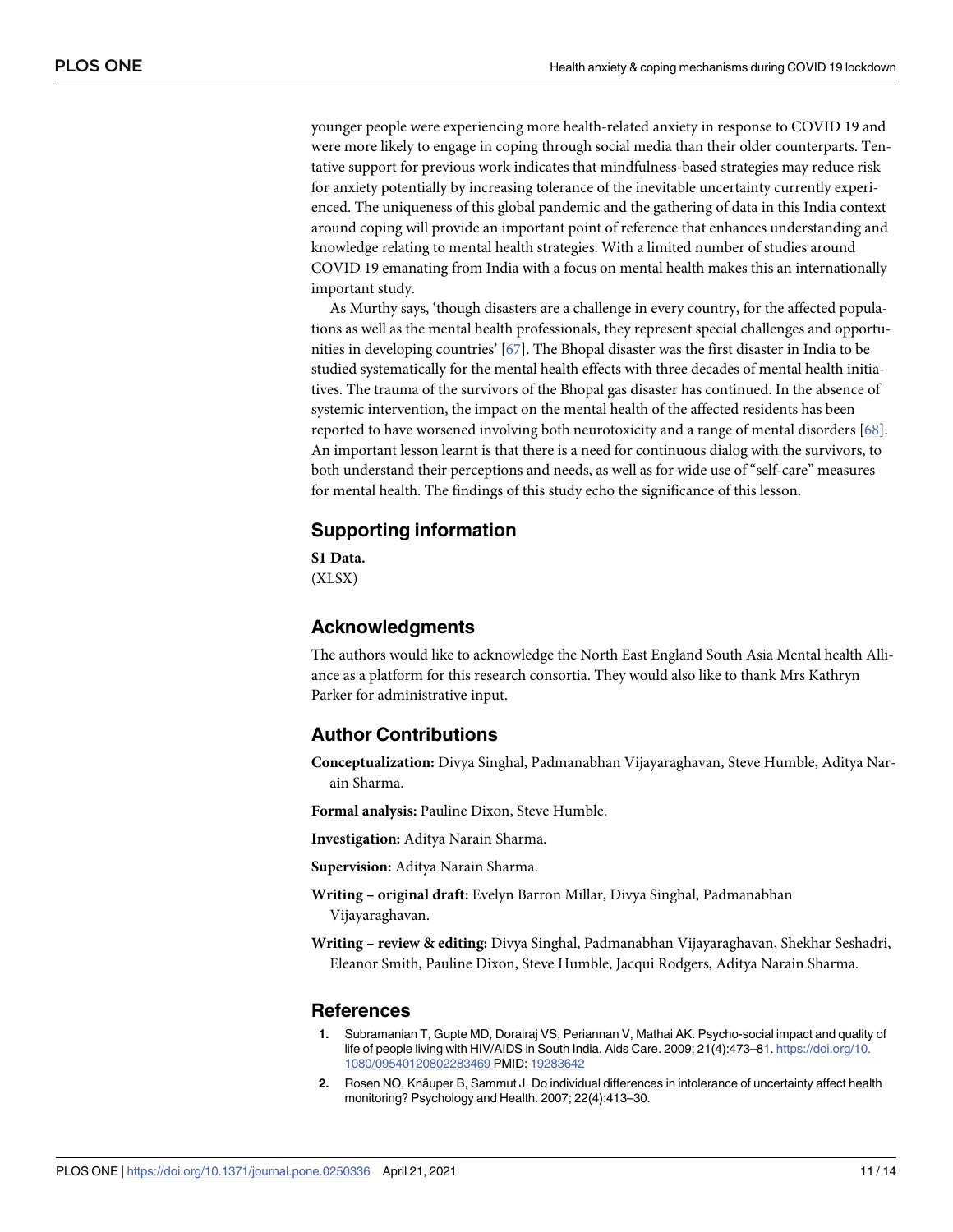- <span id="page-11-0"></span>**[3](#page-0-0).** Hiremath P, Suhas Kowshik CS, Manjunath M, Shettar M. COVID 19: Impact of lock-down on mental health and tips to overcome. Asian Journal of Psychiatry. 2020; 51:1–2. [https://doi.org/10.1016/j.ajp.](https://doi.org/10.1016/j.ajp.2020.102088) [2020.102088](https://doi.org/10.1016/j.ajp.2020.102088) PMID: [32302964](http://www.ncbi.nlm.nih.gov/pubmed/32302964)
- **[4](#page-1-0).** Person B, Sy F, Holton K, Govert B, Liang A, Garza B. National Center for Infectious Diseases/SARS Community Outreach Team. Fear and stigma: the epidemic within the SARS outbreak. Emerg Infect Dis. 2004; 10:358–63. <https://doi.org/10.3201/eid1002.030750> PMID: [15030713](http://www.ncbi.nlm.nih.gov/pubmed/15030713)
- **[5](#page-1-0).** Shultz JM, Cooper JL, Baingana F, Oquendo MA, Espinel Z, Althouse BM, et al. The Role of Fear-Related Behaviors in the 2013–2016 West Africa Ebola Virus Disease Outbreak. Curr Psychiatry Rep. 2016; 18(11):104. Epub 2016/10/16. <https://doi.org/10.1007/s11920-016-0741-y> PMID: [27739026](http://www.ncbi.nlm.nih.gov/pubmed/27739026); PubMed Central PMCID: PMC5241909.
- **[6](#page-1-0).** Xiong J, Lipsitz O, Nasri F, Lui LMW, Gill H, Phan L, et al. Impact of COVID-19 pandemic on mental health in the general population: A systematic review. J Affect Disord. 2020; 277:55–64. Epub 2020/08/ 18. <https://doi.org/10.1016/j.jad.2020.08.001> PMID: [32799105](http://www.ncbi.nlm.nih.gov/pubmed/32799105); PubMed Central PMCID: PMC7413844.
- **[7](#page-1-0).** Gao J, Zheng P, Jia Y, Chen H, Mao Y, Chen S, et al. Mental health problems and social media exposure during COVID-19 outbreak. PLoS One. 2020; 15(4):e0231924. Epub 2020/04/17. [https://doi.org/](https://doi.org/10.1371/journal.pone.0231924) [10.1371/journal.pone.0231924](https://doi.org/10.1371/journal.pone.0231924) PMID: [32298385](http://www.ncbi.nlm.nih.gov/pubmed/32298385); PubMed Central PMCID: PMC7162477.
- **8.** Moghanibashi-Mansourieh A. Assessing the anxiety level of Iranian general population during COVID-19 outbreak. Asian J Psychiatr. 2020; 51:102076. Epub 2020/04/26. [https://doi.org/10.1016/j.ajp.2020.](https://doi.org/10.1016/j.ajp.2020.102076) [102076](https://doi.org/10.1016/j.ajp.2020.102076) PMID: [32334409](http://www.ncbi.nlm.nih.gov/pubmed/32334409); PubMed Central PMCID: PMC7165107.
- **[9](#page-1-0).** Mertens G, Gerritsen L, Duijndam S, Salemink E, Engelhard IM. Fear of the coronavirus (COVID-19): Predictors in an online study conducted in March 2020. J Anxiety Disord. 2020; 74:102258. Epub 2020/ 06/23. <https://doi.org/10.1016/j.janxdis.2020.102258> PMID: [32569905](http://www.ncbi.nlm.nih.gov/pubmed/32569905); PubMed Central PMCID: PMC7286280.
- **[10](#page-1-0).** Taha S, Matheson K, Cronin T, Anisman H. Intolerance of uncertainty, appraisals, coping, and anxiety: The case of the 2009 H 1 N 1 pandemic. British journal of health psychology. 2014; 19(3):592–605. <https://doi.org/10.1111/bjhp.12058> PMID: [23834735](http://www.ncbi.nlm.nih.gov/pubmed/23834735)
- **11.** Blendon RJ, Benson JM, DesRoches CM, Raleigh E, Taylor-Clark K. The public's response to severe acute respiratory syndrome in Toronto and the United States. Clinical Infectious Diseases. 2004; 38 (7):925–31. <https://doi.org/10.1086/382355> PMID: [15034821](http://www.ncbi.nlm.nih.gov/pubmed/15034821)
- **12.** Balinska M, Rizzo C. Behavioural responses to influenza pandemics: what do we know? PLoS currents. 2009;(1):1–21. <https://doi.org/10.1371/currents.rrn1037> PMID: [20025201](http://www.ncbi.nlm.nih.gov/pubmed/20025201)
- **13.** Hong S, Collins A. Societal responses to familiar versus unfamiliar risk: comparisons of influenza and SARS in Korea. Risk Analysis. 2006; 26(5):1247–57. [https://doi.org/10.1111/j.1539-6924.2006.00812.](https://doi.org/10.1111/j.1539-6924.2006.00812.x) [x](https://doi.org/10.1111/j.1539-6924.2006.00812.x) PMID: [17054529](http://www.ncbi.nlm.nih.gov/pubmed/17054529)
- **14.** Leung GM, Quah S, Ho LM, Ho SY, Hedley AJ, Lee HP, et al. A tale of two cities: community psychobehavioral surveillance and related impact on outbreak control in Hong Kong and Singapore during the severe acute respiratory syndrome epidemic. Infection Control & Hospital Epidemiology. 2004; 25 (12):1033–41. <https://doi.org/10.1086/502340> PMID: [15636289](http://www.ncbi.nlm.nih.gov/pubmed/15636289)
- **[15](#page-1-0).** Rosling L, Rosling M. Pneumonia causes panic in Quangdong province. BMJ. 2003;(326):416.
- **[16](#page-1-0).** Rotter JB. Generalized expectancies for internal versus external control of reinforcement. Psychological monographs: General and applied. 1966; 80(1):1–28.
- **[17](#page-1-0).** Yeh MY. Measuring readiness to change and locus of control belief among male alcohol-dependent patients in Taiwan: Comparison of the different degrees of alcohol dependence. Psychiatry Clin Neurosci. 2008; 62:533–9. <https://doi.org/10.1111/j.1440-1819.2008.01846.x> PMID: [18950372](http://www.ncbi.nlm.nih.gov/pubmed/18950372)
- **[18](#page-1-0).** Wallston KA, Wallston BS, De Vellis R. Development of the multidimensional health locus of control (MHLC) scales. Health Education Monographs. 1978; 6:160–70. [https://doi.org/10.1177/](https://doi.org/10.1177/109019817800600107) [109019817800600107](https://doi.org/10.1177/109019817800600107) PMID: [689890](http://www.ncbi.nlm.nih.gov/pubmed/689890)
- **[19](#page-1-0).** Walker BH, Gunderson LH, Kinzig AP, Folke C, Carpenter SR, Schultz L. A handful of heuristics and some propositions for understanding resilience in social-ecological systems. Ecology and Society. 2006; 11(1):13 [online].
- **[20](#page-1-0).** Heckhausen J, Schulz R. A life-span theory of control. Psychological Review. 1995; 102(2):284–304. <https://doi.org/10.1037/0033-295x.102.2.284> PMID: [7740091](http://www.ncbi.nlm.nih.gov/pubmed/7740091)
- **[21](#page-1-0).** Ryckman RM, Malikiosi MX. Relationship between locus of control and chronological age. Psychological Reports. 1975; 36(2):655–8. <https://doi.org/10.2466/pr0.1975.36.2.655> PMID: [1144613](http://www.ncbi.nlm.nih.gov/pubmed/1144613)
- **[22](#page-1-0).** Jungmann SM, Witthoft M. Health anxiety, cyberchondria, and coping in the current COVID-19 pandemic: Which factors are related to coronavirus anxiety? J Anxiety Disord. 2020; 73:102239. Epub 2020/06/06. <https://doi.org/10.1016/j.janxdis.2020.102239> PMID: [32502806;](http://www.ncbi.nlm.nih.gov/pubmed/32502806) PubMed Central PMCID: PMC7239023.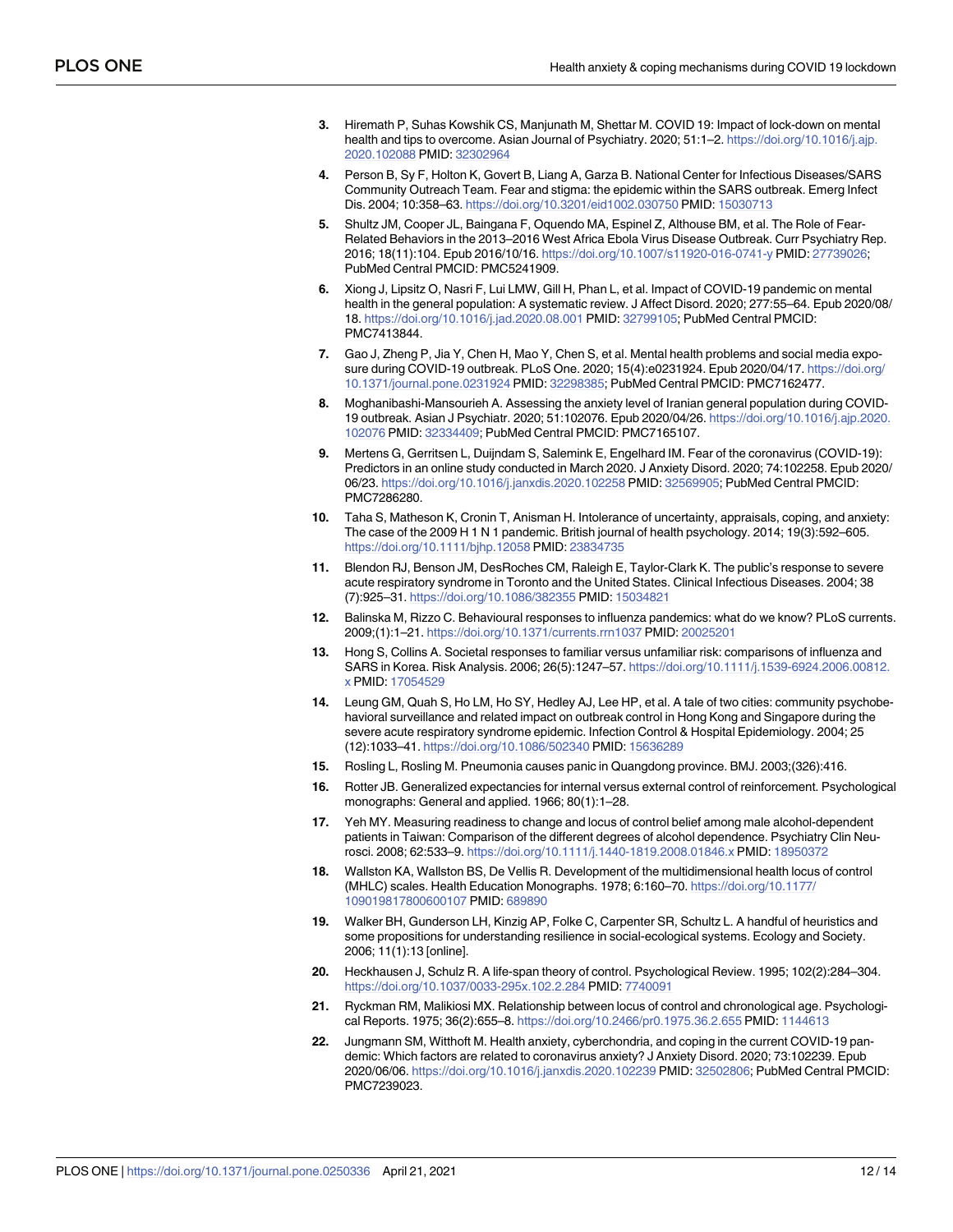- <span id="page-12-0"></span>**23.** Afifi TD, Shahnazi A, Harrison K. Worry and rumination as a consideration when designing health and risk messages. In: Parrott R, editor. The Oxford Encyclopedia of health and risk message design and processing. New York: Oxford Press; 2018.
- **[24](#page-1-0).** Creed F, Barsky A. A systematic review of the epidemiology of somatisation disorder and hypochondriasis. J Psychosom Res. 2004; 56(4):391–408. Epub 2004/04/20. [https://doi.org/10.1016/S0022-3999](https://doi.org/10.1016/S0022-3999%2803%2900622-6) [\(03\)00622-6](https://doi.org/10.1016/S0022-3999%2803%2900622-6) PMID: [15094023.](http://www.ncbi.nlm.nih.gov/pubmed/15094023)
- **[25](#page-1-0).** Lazarus RS, Folkman S. Transactional theory and research on emotions and coping. European Journal of Personality. 1987; 1(3):141–69. <https://doi.org/10.1002/per.2410010304>.
- **[26](#page-1-0).** Billings AG, Moos RH. The role of coping responses and social resources in attenuating the stress of life events. Journal of Behavioral Medicine. 1981; 4(2):139–57. <https://doi.org/10.1007/BF00844267> PMID: [7321033](http://www.ncbi.nlm.nih.gov/pubmed/7321033)
- **[27](#page-1-0).** Dugas MJ, Freeston MH, Ladouceur R. Intolerance of Uncertainty and Problem Orientation in Worry. Cognitive Therapy and Research. 1997; 21:593–606.
- **[28](#page-1-0).** Fergus TA, Valentiner DP. Intolerance of Uncertainty Moderates the Relationship Between Catastrophic Health Appraisals and Health Anxiety. Cogn Ther Res. 2011; 35:560–5.
- **[29](#page-1-0).** Rettie H, Daniels J. Coping and tolerance of uncertainty: Predictors and mediators of mental health during the COVID-19 pandemic. Am Psychol. 2020. Epub 2020/08/04. [https://doi.org/10.1037/](https://doi.org/10.1037/amp0000710) [amp0000710](https://doi.org/10.1037/amp0000710) PMID: [32744841.](http://www.ncbi.nlm.nih.gov/pubmed/32744841)
- **[30](#page-1-0).** Abramowitz JS, Schwartz SA, Whiteside SP. A contemporary conceptual model of hypochondriasis. Mayo Clinic Proceedings. 2002; 77(12):1323–30. <https://doi.org/10.4065/77.12.1323> PMID: [12479520](http://www.ncbi.nlm.nih.gov/pubmed/12479520)
- **[31](#page-1-0).** Salkovskis PM. The importance of behaviour in the maintenance of anxiety and panic: A cognitive account. Behavioural Psychotherapy. 1991; 19(1):6–19. <https://doi.org/10.1017/S0141347300011472>
- **[32](#page-2-0).** Abramowitz JS, Moore EL. An experimental analysis of hypochondriasis. Behav Res Ther. 2007; 45 (3):413–24. Epub 2006/06/14. <https://doi.org/10.1016/j.brat.2006.04.005> PMID: [16769034](http://www.ncbi.nlm.nih.gov/pubmed/16769034).
- **[33](#page-2-0).** Salkovskis PM, Thorpe SJ, Wahl K, Wroe AL, Forrester E. Neutralizing increases discomfort associated with obsessional thoughts: an experimental study with obsessional patients. J Abnorm Psychol. 2003; 112(4):709–15. Epub 2003/12/17. <https://doi.org/10.1037/0021-843X.112.4.709> PMID: [14674881](http://www.ncbi.nlm.nih.gov/pubmed/14674881).
- **[34](#page-2-0).** Olatunji BO, Etzel EN, Tomarken AJ, Ciesielski BG, Deacon B. The effects of safety behaviors on health anxiety: An experimental investigation. Behaviour Research and Therapy. 2011; 49(11):719–28. <https://doi.org/10.1016/j.brat.2011.07.008> PMID: [21839987](http://www.ncbi.nlm.nih.gov/pubmed/21839987)
- **[35](#page-2-0).** Abramowitz JS, Olatunji BO, Deacon BJ. Health anxiety, hypochondriasis, and the anxiety disorders. Behavior Therapy. 2007; 38(1):86–94. <https://doi.org/10.1016/j.beth.2006.05.001> PMID: [17292697](http://www.ncbi.nlm.nih.gov/pubmed/17292697)
- **[36](#page-2-0).** Holmes EA, O'Connor RC, Perry VH, Tracey I, Wessely S, Arseneault L, et al. Multidisciplinary research priorities for the COVID-19 pandemic: a call for action for mental health science. The Lancet Psychiatry. 2020; 7(6):547–60. [https://doi.org/10.1016/S2215-0366\(20\)30168-1](https://doi.org/10.1016/S2215-0366%2820%2930168-1) PMID: [32304649](http://www.ncbi.nlm.nih.gov/pubmed/32304649)
- **[37](#page-2-0).** Murthy RS. Bhopal. International Journal of Mental Health. 1990; 19(2):30–5. [https://doi.org/10.1080/](https://doi.org/10.1080/00207411.1990.11449160) [00207411.1990.11449160](https://doi.org/10.1080/00207411.1990.11449160)
- **[38](#page-2-0).** World Health Organisation. mhGAP Intervention Guide. Geneva: World Health Organisation, 2010.
- **[39](#page-3-0).** Abramowitz JS, Deacon BJ, Valentiner DP. The short health anxiety inventory: Psychometric properties and construct validity in a non-clinical sample. Cognitive Therapy and Research. 2007; 31(6):871–83. <https://doi.org/10.1007/s10608-006-9058-1> PMID: [32214558](http://www.ncbi.nlm.nih.gov/pubmed/32214558)
- **[40](#page-3-0).** Folkman S, Lazarus RS, Gruen RJ, DeLongis A. Appraisal, coping, health status, and psychological symptoms. Journal of Personality and social Psychological Bulletin. 1986; 50(3):571–9. [https://doi.org/](https://doi.org/10.1037//0022-3514.50.3.571) [10.1037//0022-3514.50.3.571](https://doi.org/10.1037//0022-3514.50.3.571) PMID: [3701593](http://www.ncbi.nlm.nih.gov/pubmed/3701593)
- **[41](#page-4-0).** Ng R, Ang RP, Ho MR. Coping with Anxiety, Depression, Anger and Aggression: The Mediational Role of Resilience in Adolescents. Child Youth Care Forum. 2012; 41:529–46.
- **42.** Senier B. Pre-service science teachers' self-efficacy: The role of attitude, anxiety and locus of control. Australian Journal of Education. 2016; 60(1):26–41.
- **[43](#page-4-0).** Sharif SP. Locus of control, quality of life, anxiety, and depression among Malaysian breast cancer patients: The mediating role of uncertainty. European Journal of Oncology Nursing. 2017:28–35.
- **[44](#page-4-0).** Bentler PM. Comparative fit indices in structural models. Psychological Bulletin. 1990; 107(2):238–46. <https://doi.org/10.1037/0033-2909.107.2.238> PMID: [2320703](http://www.ncbi.nlm.nih.gov/pubmed/2320703)
- **45.** Browne MW, Cudeck R. Alternative Ways of Assessing Model Fit. In: Bollen KA, Long JS, editors. Testing Structural Equation Models. Newbury Park, California: Sage; 1993. p. 136–62.
- **[46](#page-4-0).** Brown TA. Confirmatory factor analysis for applied research. NY: Guildford Press; 2006.
- **[47](#page-4-0).** Hu L, Bentler PM. Cutoff criteria for fit indexes in covariance strcuture analysis: Conventional criteria versus new alternatives. Structural Equation Modelling. 1999; 6(1):1–55.